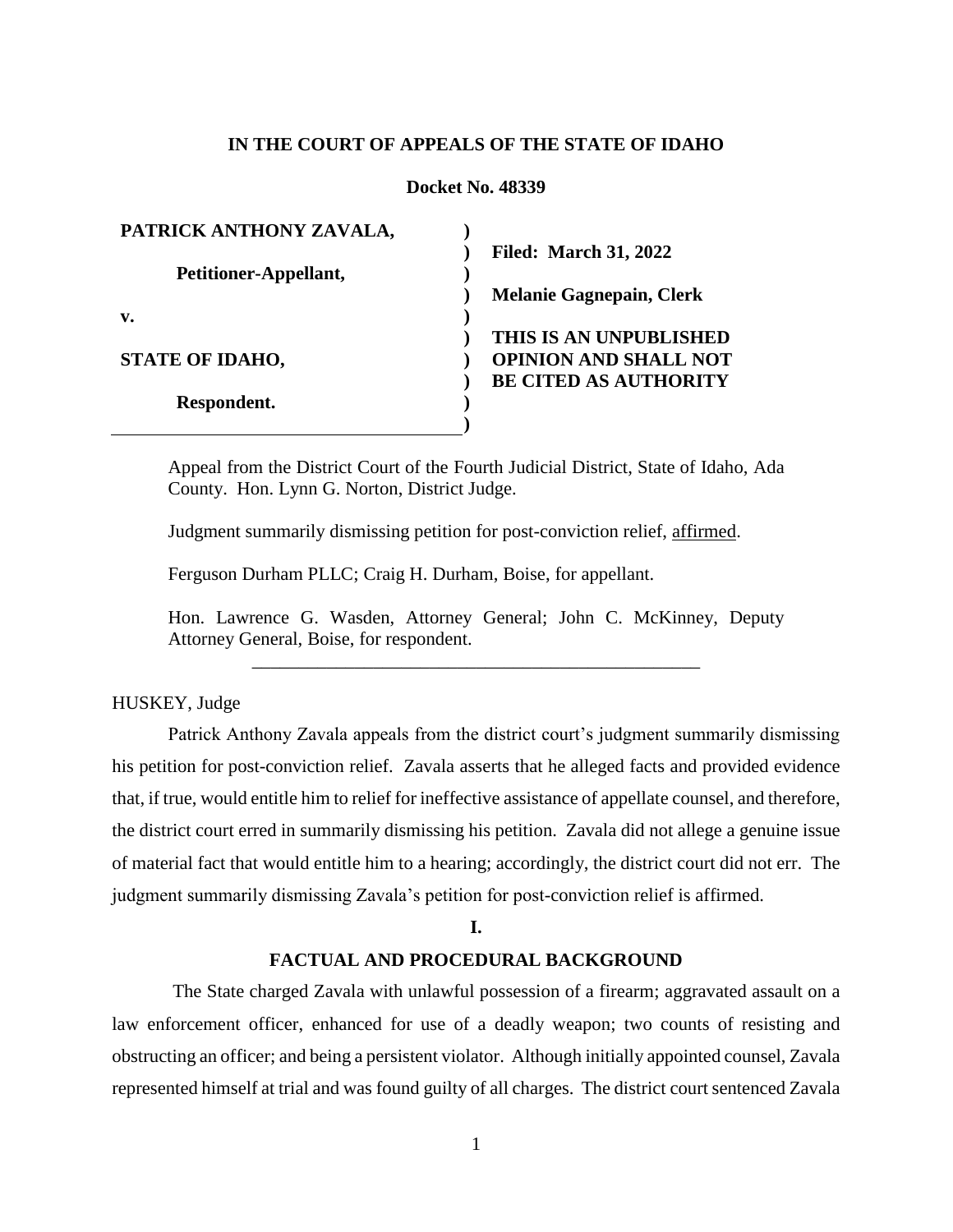to thirty years, with twenty years determinate, for aggravated assault on a law enforcement officer, enhanced for using a firearm in the commission of the crime; thirty years, with five years determinate, for unlawful possession of a firearm, enhanced for being a persistent violator; and one-year sentences on each of the resisting and obstructing charges with the sentences to run concurrently. Zavala appealed, alleging that during his closing argument, the prosecutor committed misconduct rising to the level of fundamental error. This Court held that the prosecutor's statement did not constitute fundamental error and affirmed the judgment of conviction. *State v. Zavala*, Docket No. 44675 (Ct. App. July 2, 2018) (unpublished).

Zavala petitioned for post-conviction relief alleging various claims of ineffective assistance of trial counsel, ineffective assistance of appellate counsel, and illegal sentencing. Although not identified as a separate claim, in his affidavit accompanying the petition, Zavala also stated that despite experiencing mental health issues during the criminal proceedings, the trial court did not sua sponte order an examination to determine Zavala's competency to waive his Sixth Amendment right to counsel and represent himself at trial. The district court appointed post-conviction counsel. After a hearing, the district court granted the State's motion for summary dismissal for all but one of the claims in Zavala's initial petition The district court found that Zavala's petition raised a claim of ineffective assistance of appellate counsel for not asserting a claim on direct appeal about Zavala's competence to represent himself in the criminal proceeding. The State moved for summary dismissal of this claim.

After a hearing on the State's motion for summary dismissal, the district court found that Zavala's behavior during the criminal proceedings did not raise a bona fide doubt about his competency to represent himself at trial such that the trial court should have sua sponte ordered a competency evaluation and held a competency hearing before permitting Zavala to represent himself. The district court noted that Zavala engaged in self-harm a few months prior to trial, expressed dissatisfaction with his appointed counsel, and at times threatened to disrupt proceedings. However, the district court found that Zavala's behavior and responses during pretrial hearings were generally articulate, responsive, and rational. Further, during the final status conference held four days before trial, the trial court questioned Zavala regarding his mental health and Zavala assured the court he was not experiencing any symptoms that would affect his ability to represent himself.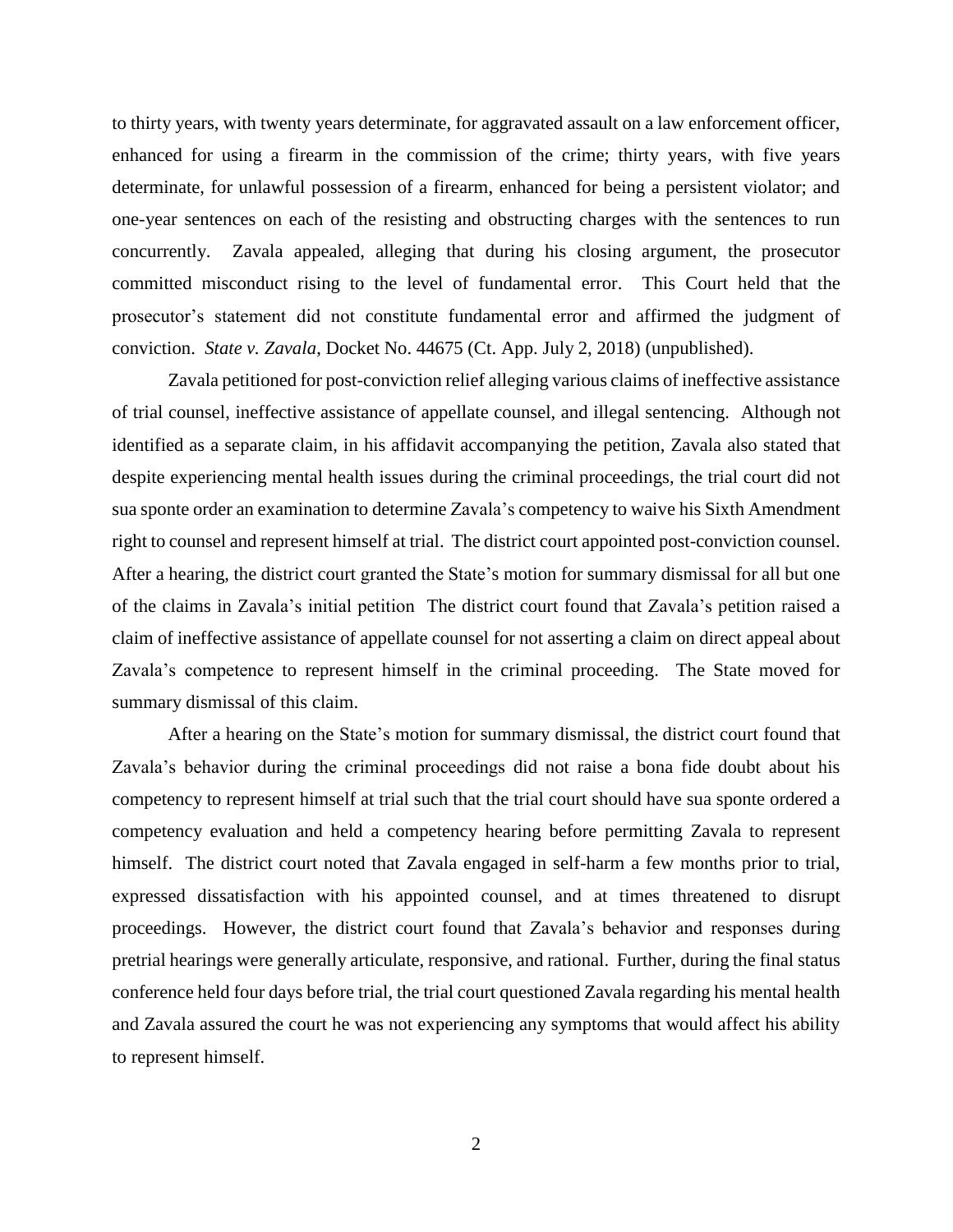Ultimately, the district court found that Zavala did not exhibit any behavior or otherwise indicate that he was experiencing mental health issues that raised a bona fide doubt about his competency to represent himself at trial. For example, the district court noted that Zavala actively participated in his own defense; raised coherent arguments asserting his innocence; and demonstrated rational thinking, a thorough understanding of the case proceedings, and comprehension of what was expected of him as a self-represented defendant during the criminal proceedings. Accordingly, the district court found that Zavala failed to allege a genuine issue of material fact that appellate counsel was deficient for failing to raise the competency claim on direct appeal or that he was prejudiced by its omission. The district court summarily dismissed Zavala's petition for post-conviction relief. Zavala timely appeals.

### **II.**

#### **STANDARD OF REVIEW**

Idaho Code Section 19-4906 authorizes summary dismissal of a petition for postconviction relief, either pursuant to a motion by a party or upon the court's own initiative, if it appears from the pleadings, depositions, answers to interrogatories, and admissions and agreements of fact, together with any affidavits submitted, that there is no genuine issue of material fact and the moving party is entitled to judgment as a matter of law. When considering summary dismissal, the district court must construe disputed facts in the petitioner's favor, but the court is not required to accept either the petitioner's mere conclusory allegations, unsupported by admissible evidence, or the petitioner's conclusions of law. *Roman v. State*, 125 Idaho 644, 647, 873 P.2d 898, 901 (Ct. App. 1994); *Baruth v. Gardner*, 110 Idaho 156, 159, 715 P.2d 369, 372 (Ct. App. 1986). Moreover, the district court, as the trier of fact, is not constrained to draw inferences in favor of the party opposing the motion for summary disposition; rather, the district court is free to arrive at the most probable inferences to be drawn from uncontroverted evidence. *Hayes v. State*, 146 Idaho 353, 355, 195 P.3d 712, 714 (Ct. App. 2008). Such inferences will not be disturbed on appeal if the uncontroverted evidence is sufficient to justify them. *Id.*

Claims may be summarily dismissed if the petitioner's allegations are clearly disproven by the record of the criminal proceedings, if the petitioner has not presented evidence making a prima facie case as to each essential element of the claims, or if the petitioner's allegations do not justify relief as a matter of law. *Kelly v. State*, 149 Idaho 517, 521, 236 P.3d 1277, 1281 (2010); *DeRushé v. State*, 146 Idaho 599, 603, 200 P.3d 1148, 1152 (2009). Thus, summary dismissal of a claim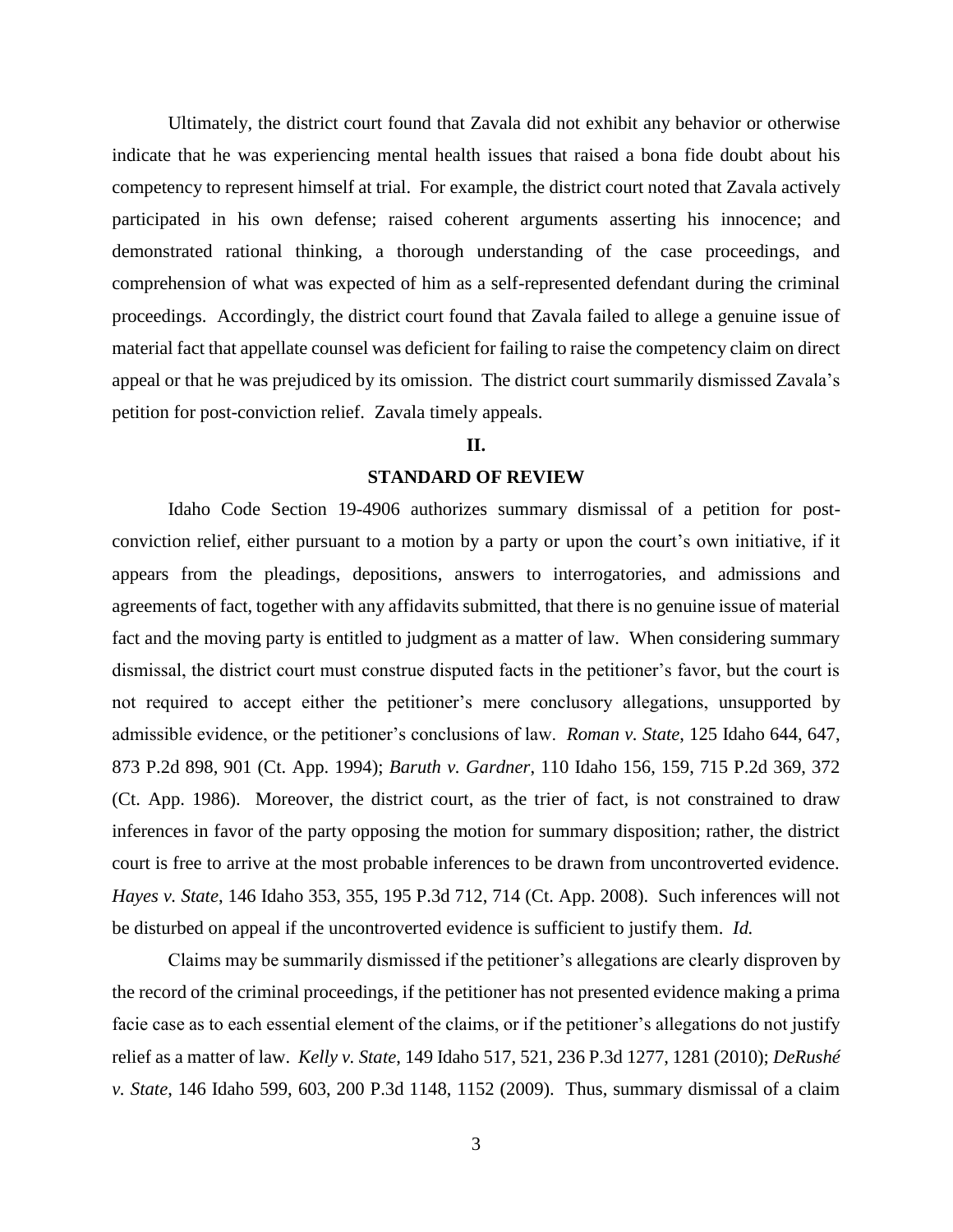for post-conviction relief is appropriate when the court can conclude, as a matter of law, that the petitioner is not entitled to relief even with all disputed facts construed in the petitioner's favor. For this reason, summary dismissal of a post-conviction petition may be appropriate even when the state does not controvert the petitioner's evidence. *See Roman*, 125 Idaho at 647, 873 P.2d at 901.

Conversely, if the petition, affidavits, and other evidence supporting the petition allege facts that, if true, would entitle the petitioner to relief, the post-conviction claim may not be summarily dismissed. *Charboneau v. State*, 140 Idaho 789, 792, 102 P.3d 1108, 1111 (2004); *Sheahan v. State*, 146 Idaho 101, 104, 190 P.3d 920, 923 (Ct. App. 2008). If a genuine issue of material fact is presented, an evidentiary hearing must be conducted to resolve the factual issues. *Goodwin v. State*, 138 Idaho 269, 272, 61 P.3d 626, 629 (Ct. App. 2002).

On appeal from an order of summary dismissal, we apply the same standards utilized by the trial courts and examine whether the petitioner's admissible evidence asserts facts which, if true, would entitle the petitioner to relief. *Ridgley v. State*, 148 Idaho 671, 675, 227 P.3d 925, 929 (2010); *Sheahan*, 146 Idaho at 104, 190 P.3d at 923. Over questions of law, we exercise free review. *Rhoades v. State*, 148 Idaho 247, 250, 220 P.3d 1066, 1069 (2009); *Downing v. State*, 136 Idaho 367, 370, 33 P.3d 841, 844 (Ct. App. 2001).

### **III.**

# **ANALYSIS**

On appeal, Zavala raises only one claim: the district court erred in summarily dismissing his petition because he alleged a genuine issue of material fact regarding his claim of ineffective assistance of appellate counsel. Appellate counsel was ineffective, according to Zavala, because counsel did not raise the claim that the trial court erred by failing to sua sponte order a competency evaluation or hold a competency hearing prior to permitting Zavala to represent himself at trial. Zavala contends he was prejudiced by this deficiency because, had appellate counsel raised the claim, there is a reasonable probability that he would have prevailed on appeal. In response, the State argues the district court did not err.

To survive a motion for summary dismissal, post-conviction relief claims based upon ineffective assistance of counsel must establish the existence of material issues of fact as to both deficient performance of counsel and prejudice as a result of that performance. *Marsalis v. State*, 166 Idaho 334, 340, 458 P.3d 203, 209 (2020). The right to effective assistance of counsel extends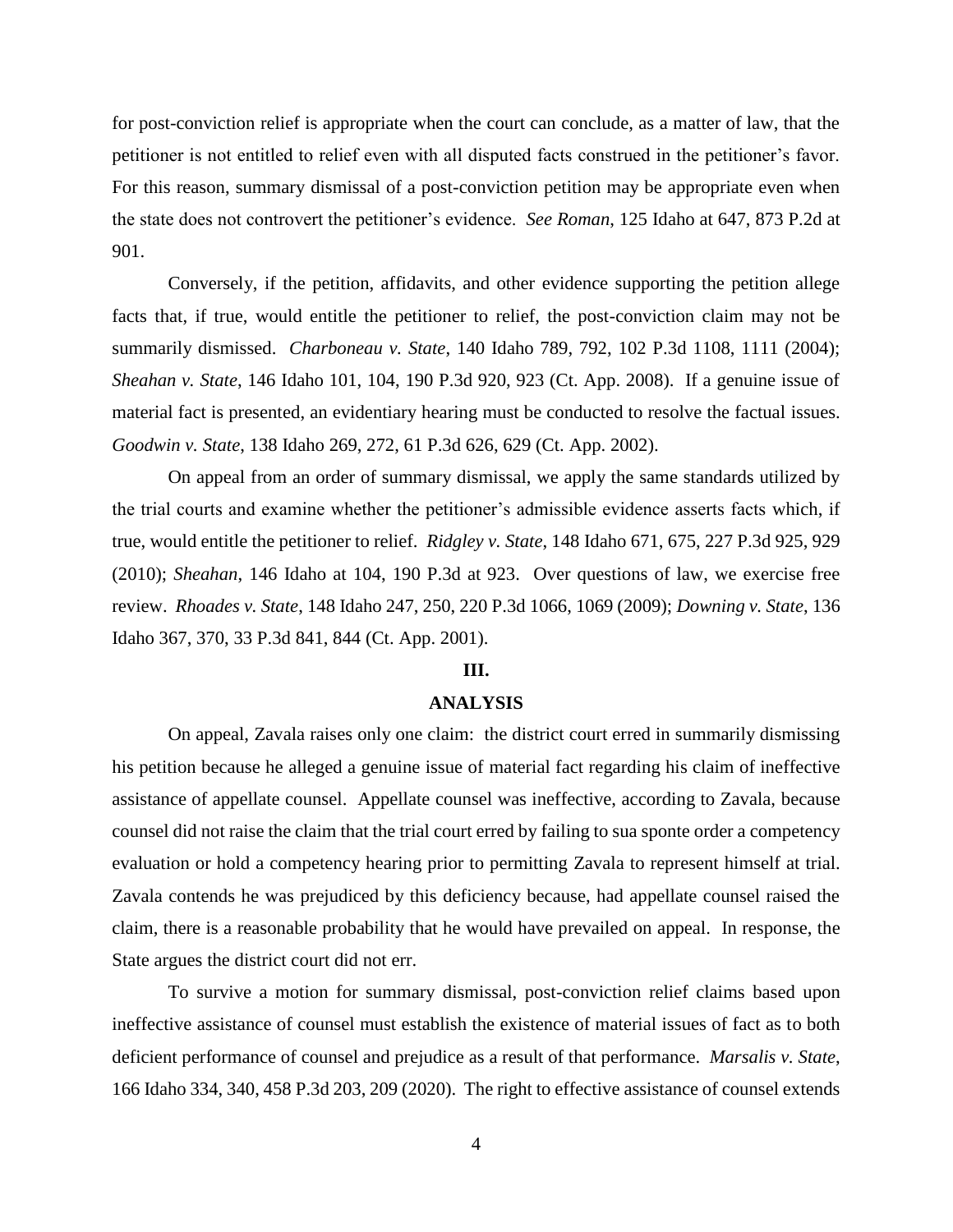to the defendant's first appeal as a matter of right. *Mintun v. State*, 144 Idaho 656, 658, 168 P.3d 40, 42 (Ct. App. 2007). Thus, a claim of ineffective assistance of appellate counsel, like a claim of ineffective assistance of trial counsel, may properly be brought under the Uniform Post-Conviction Procedure Act. *See id.* To prevail on an ineffective assistance of counsel claim, the petitioner must show that the attorney's performance was deficient and that the petitioner was prejudiced by the deficiency. *Strickland v. Washington*, 466 U.S. 668, 687-88 (1984); *Self v. State*, 145 Idaho 578, 580, 181 P.3d 504, 506 (Ct. App. 2007). To establish a deficiency, the petitioner has the burden of showing that the attorney's representation fell below an objective standard of reasonableness. *Aragon v. State*, 114 Idaho 758, 760, 760 P.2d 1174, 1176 (1988); *Knutsen v. State*, 144 Idaho 433, 442, 163 P.3d 222, 231 (Ct. App. 2007). To establish prejudice, the petitioner must show a reasonable probability that, but for the attorney's deficient performance, the outcome of the trial would have been different. *Aragon*, 114 Idaho at 761, 760 P.2d at 1177; *Knutsen*, 144 Idaho at 442, 163 P.3d at 231. This Court has long adhered to the proposition that tactical or strategic decisions of counsel will not be second-guessed on appeal unless those decisions are based on inadequate preparation, ignorance of relevant law, or other shortcomings capable of objective evaluation. *Gonzales v. State*, 151 Idaho 168, 172, 254 P.3d 69, 73 (Ct. App. 2011).

Appellate counsel does not provide deficient performance by declining to raise all arguments which may have support in the record because the hallmark of effective appellate advocacy involves winnowing out weaker arguments to focus on those more likely to prevail. *Mintun*, 144 Idaho at 661, 168 P.3d at 45. For example, a defendant does not have a constitutional right to compel his appointed appellate counsel to raise all nonfrivolous arguments. *Id.* As such, while a petitioner may raise a claim of ineffective assistance of appellate counsel for failing to raise a specific claim, it is difficult to demonstrate that counsel's performance was deficient in this regard; the petitioner must show that counsel made an objectively unreasonable decision to omit the claim. *Dunlap v. State*, 159 Idaho 280, 296, 360 P.3d 289, 305 (2015); *see also Smith v. Robbins*, 528 U.S. 259, 288 (2000).

Establishing appellate counsel's performance was deficient is insufficient because, under the second prong of *Strickland*, the petitioner must also establish that he was prejudiced by the deficiency. *Dunlap*, 159 Idaho at 297, 360 P.3d at 306; *see also Robbins*, 528 U.S. at 285 (holding if petitioner succeeds in showing deficient performance, he then has burden of demonstrating prejudice). To prove that appellate counsel's deficient performance prejudiced the defendant, the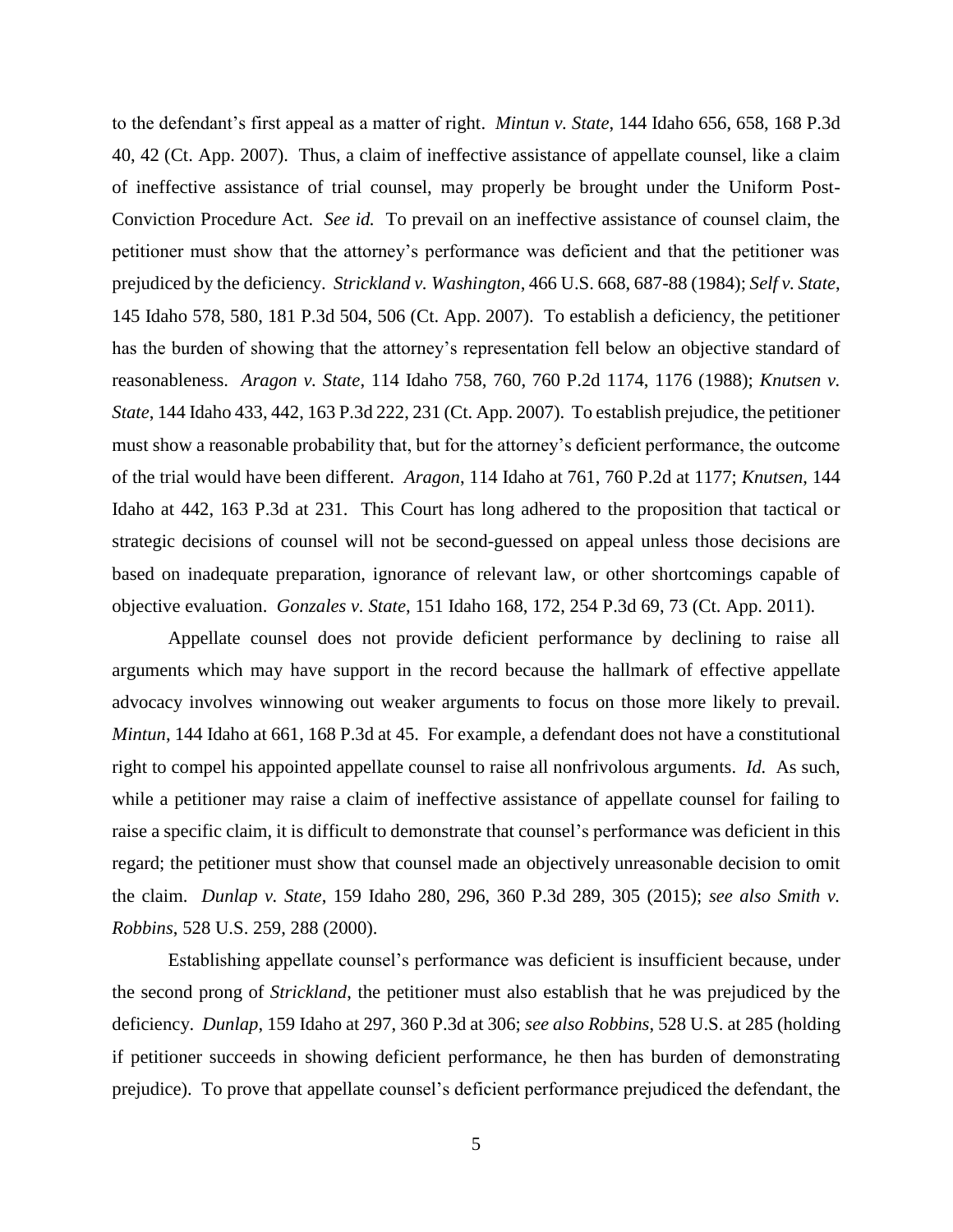petitioner must establish that, but for counsel's errors, a reasonable probability exists that the defendant would have prevailed on appeal. *Dunlap*, 159 Idaho at 297, 360 P.3d at 306. A reasonable probability is a probability sufficient to undermine confidence in the outcome, which requires a substantial, not just conceivable, likelihood of a different result. *Id.*

Accordingly, to avoid summary dismissal, Zavala was required to allege a genuine issue of material fact that his appellate counsel was objectively unreasonable for not raising the issue that the trial court erred by failing to sua sponte order a competency evaluation and hold a competency hearing *and* a genuine issue of material fact that had appellate counsel raised the issue, there is a reasonable probability that Zavala would have prevailed on appeal. Zavala failed to establish a genuine issue of material fact under both prongs.

In the trial court, Zavala argued that "the record as a whole indicates that the Court should have had a reasonable doubt concerning Petitioner's competency to waive his Sixth Amendment right to counsel and represent himself at trial." In support of this claim, Zavala cites *State v. Hawkins*, 148 Idaho 774, 229 P.3d 379 (Ct. App. 2009) (*Hawkins I*). The trial court also relied on *Hawkins I* as follows:

Where the record as a whole indicates that the trial court should have entertained a bona fide doubt as to a defendant's mental competency to represent himself, the trial court abuses its discretion when it does not *sua sponte* order a psychological evaluation and conduct a hearing to determine the defendant's competence. *Hawkins*, 148 Idaho at 783, 229 P.3d at 388.

To the extent the parties and the trial court relied on *Hawkins I* as authority that a defendant has a due process right to a competency evaluation and hearing prior to allowing an individual to represent himself, that reliance is misplaced. The issue in *Hawkins I* was not whether Hawkins was competent to waive his Sixth Amendment right to counsel and represent himself, but instead, whether Hawkins was competent to stand trial. ("Hawkins contends that the failure of the district court to *sua sponte* order a psychiatric evaluation and to conduct a hearing to determine his competence to stand trial was an abuse of its discretion.") *Id*. at 777, 229 P.3d at 382. In *Hawkins I*, this Court specifically noted, "Our attention in this case, therefore, is upon whether in the course of Hawkins' self-representation, the district court should have considered *sua sponte* whether *Hawkins was competent to undergo trial*, and if so, whether Hawkins was rational enough to represent himself rather than be represented by counsel." *Id*. at 779, 229 P.3d at 384 (emphasis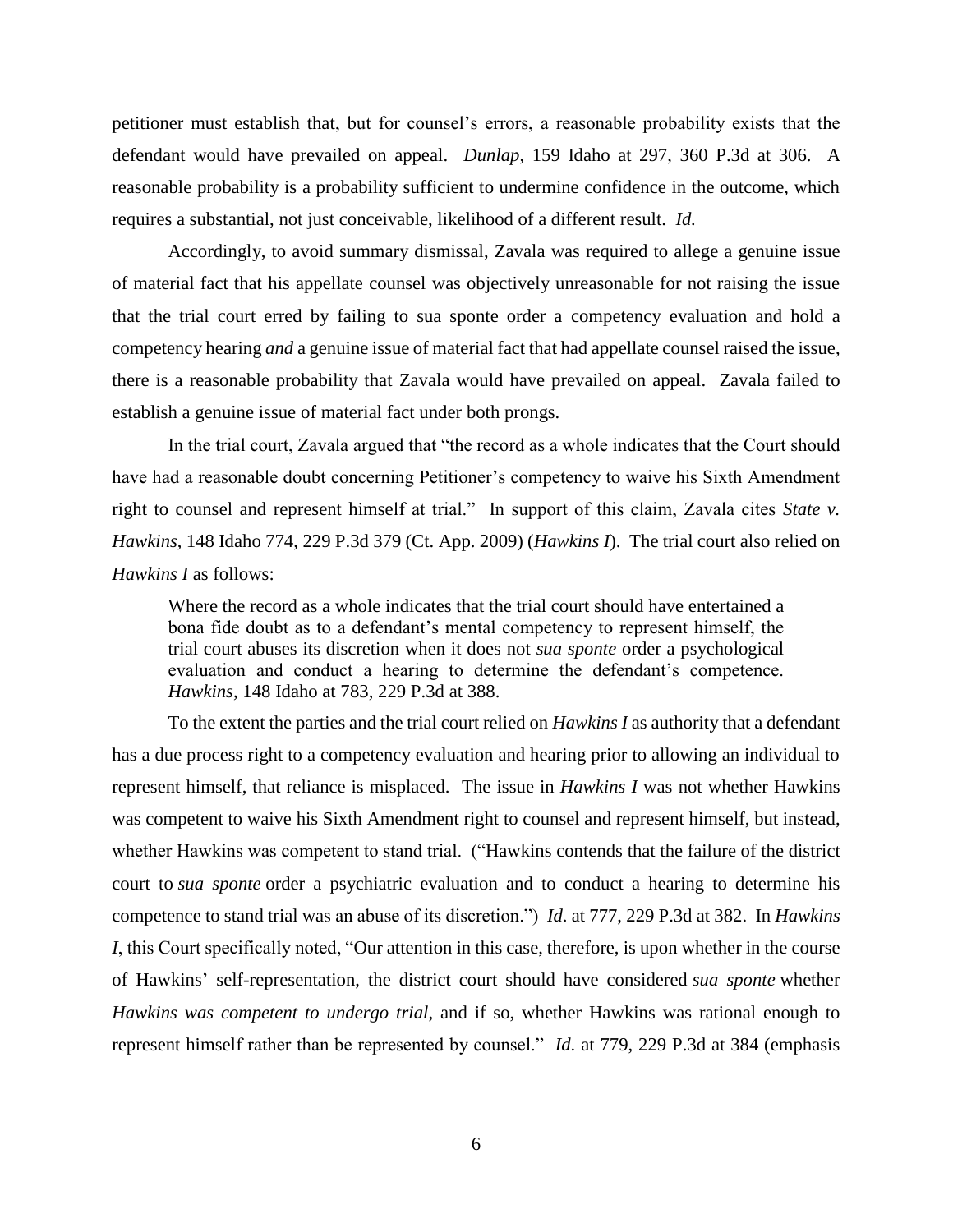added). This Court vacated Hawkins' conviction because there was a bona fide doubt about Hawkins' competence to stand trial. *Id.* at 783, 229 P.3d at 388.<sup>1</sup>

In this case, under the first prong of *Strickland*, Zavala asserts that he alleged a genuine issue of material fact regarding deficient performance because the competency claim is stronger than the claim appellate counsel raised and had support in the record. We are not persuaded. First, we disagree with Zavala's contention that appellate counsel is deficient when she declines to raise an issue that is stronger than the raised claim. As noted above, this is only one factor in determining whether appellate counsel acted objectively unreasonably in omitting a claim on appeal. Second, Zavala's argument that a petitioner shows deficient performance by asserting that the unraised claim had support in the record of the criminal proceeding is incorrect. Even if there is support for a claim in the record, that does not necessarily mean the claim is meritorious or that it should be raised on appeal. *See Mintun*, 144 Idaho at 661, 168 P.3d at 45 (holding it is not deficient performance to decline to raise nonfrivolous issues on appeal). Without providing any explanation

 $\mathbf{1}$ <sup>1</sup> Additionally, the issue raised by Zavala in this case was squarely addressed and rejected by the Idaho Supreme Court in *State v. Hawkins*, 159 Idaho 507, 363 P.3d 348 (2015) (*Hawkins III*). The relevant issue in *Hawkins III* was whether the district court's decision to permit Hawkins to exercise his right of self-representation was unconstitutional. *Id*. at 516, 363 P.3d at 357. Hawkins argued that *Indiana v. Edwards*, 554 U.S. 164 (2008) holds a higher standard of competence is required to permit a defendant to self-represent than to stand trial. *Hawkins*, 159 Idaho at 516, 363 P.3d 357. Because the district court did not determine whether Hawkins met this higher standard, Hawkins argued the district court erred in permitting him to represent himself. *Id.* The Supreme Court rejected this argument.

The Supreme Court noted that the relevant appellate standard of review for alleged claims of constitutional error that are not preserved by objection is the fundamental error test set forth in *State v. Perry*, 150 Idaho 209, 245 P.3d 961 (2010). *Hawkins III*, 159 Idaho 507, 515, 363 P.3d 348, 358. The Court explained that the issue in *Hawkins III* was whether the State was required to deny a defendant's constitutional right of self-representation. *Id*. at 516, 363 P.3d at 358. Following other courts, the Idaho Supreme Court held that *Edwards* does not give a defendant "a constitutional right to have his request for self-representation denied." *Hawkins*, 159 Idaho at 516, 363 P.3d at 357. Because Hawkins had no constitutional right to have his request to self-represent denied, the Supreme Court held there was no clear violation of Hawkins' constitutional right, and thus, having failed to meet the first part of the fundamental error test, there was no reason to further analyze the claim. *Id*.

As in *Hawkins III*, Zavala cannot establish he was entitled to additional protections before being permitted to exercise his constitutional right to self-representation. In the absence of any constitutional violations, Zavala failed to allege a genuine issue of material fact regarding either prong of the *Strickland* standard as it relates to his appellate counsel in the underlying criminal case.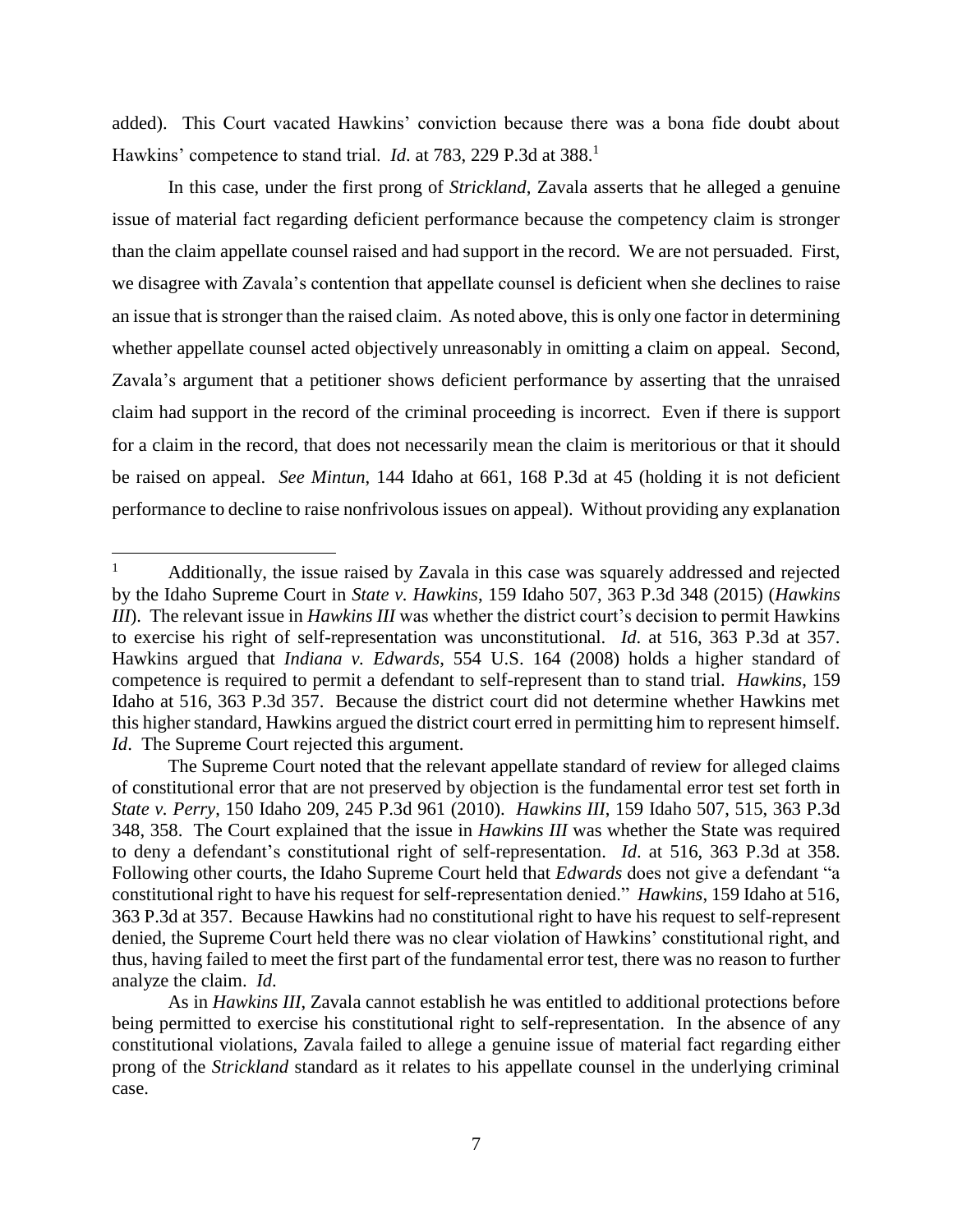of how the competency claim would have prevailed on appeal, Zavala can only establish that appellate counsel had two potential claims to raise on appeal, both of which had some support in the appellate record, but neither of which was necessarily meritorious. As such, Zavala did not allege a genuine issue of material fact that appellate counsel rendered deficient performance by failing to raise the competency claim.

Even if Zavala sufficiently alleged deficient performance, he failed to establish a genuine issue of material fact that he was prejudiced by his appellate counsel's omission of the competency claim because he fails to sufficiently argue (and adequately support such argument) that any error actually affected the outcome of the proceeding--i.e., that he would have prevailed on appeal. In his effort to show prejudice, Zavala repeatedly asserts the competency issue was stronger than the sole issue appellate counsel raised and this comparison demonstrates prejudice. In support of this assertion, Zavala relies on the Idaho Supreme Court's decision in *Dunlap*. However, as previously discussed, the *Dunlap* decision held that a comparison of the omitted claim to the claim(s) actually raised by appellate counsel is to be considered when analyzing deficient performance. *Dunlap*, 159 Idaho at 296-97, 360 P.3d at 305-06 (holding appellate counsel's failure to raise claim on appeal may constitute deficient performance when omitted claim was clearly stronger than the claim(s) presented). While comparing an omitted claim to the claim(s) raised may be relevant to whether appellate counsel acted reasonably by omitting the issue, such comparison does little to establish whether the appellant would have prevailed if counsel had raised the omitted claim. To establish prejudice, appellant must show that the omitted claim is independently meritorious. *See id.* Because a court may dispose of an ineffective assistance of counsel claim on the ground of lack of sufficient prejudice and Dunlap failed to show he was prejudiced by his appellate counsel's failure to raise the claim at issue, the Court in *Dunlap* never analyzed whether counsel was deficient and, thus, never compared the omitted claim to those raised on appeal. *Id.* at 297-304, 360 P.3d at 306-313. Thus, contrary to Zavala's argument, *Dunlap* does not stand for the proposition that a petitioner may establish prejudice by showing the omitted issue is stronger than the issue(s) appellate counsel raised.

Next, Zavala argues he was prejudiced by counsel's failure to raise the competency issue because "[t]here is a reasonable probability that had [appellate counsel raised the competency issue], the appellate court would have found a bona fide doubt in the trial record and [error] in the trial court's failure to sua sponte order a competency evaluation." This statement is bare and